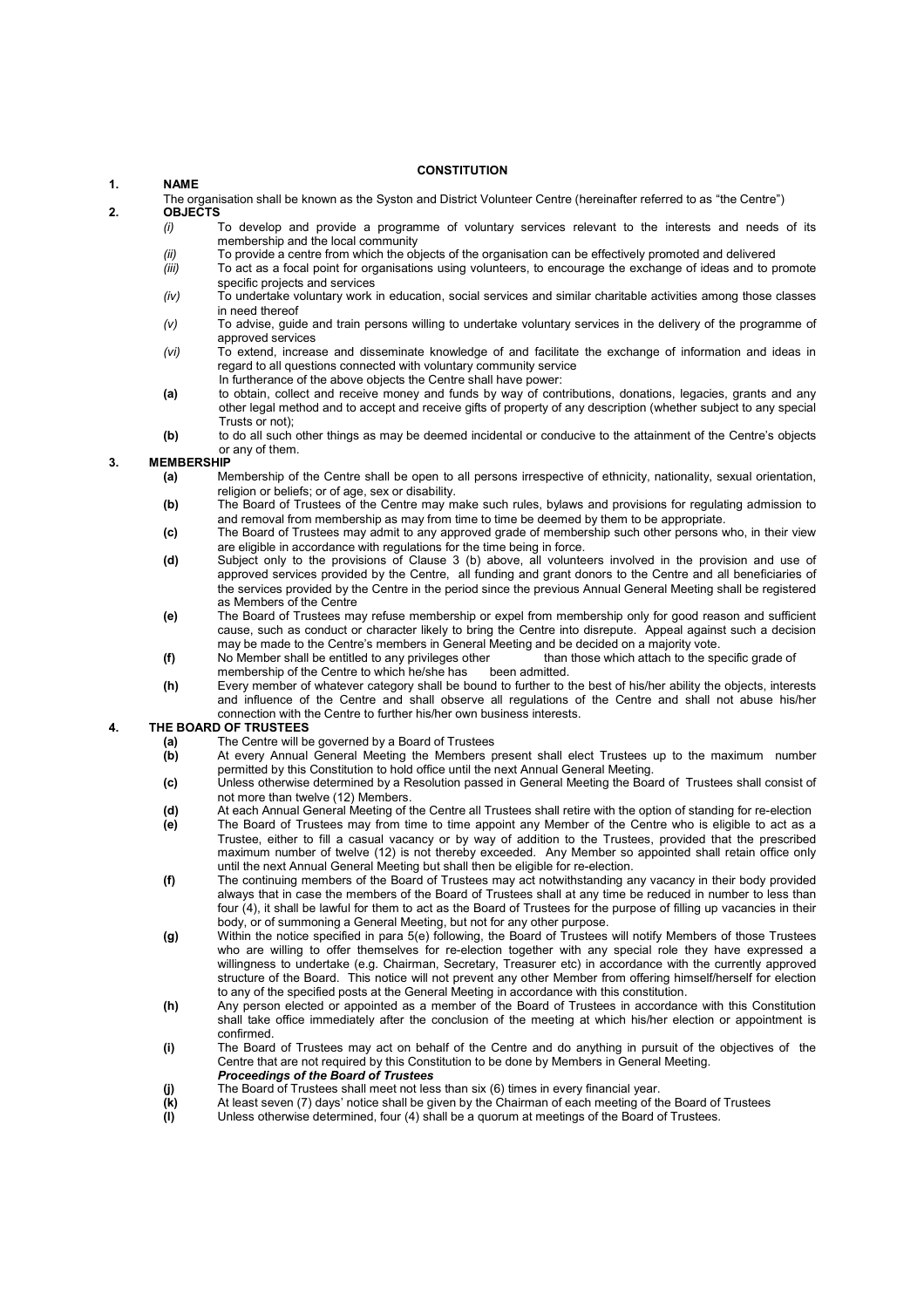- (m) Questions arising at any meeting shall be decided by a majority of votes. In case of an equality of votes the Chairman of the meeting shall have a second or casting vote.
- (n) Unless absent or present but unwilling, the Chairman of the Board of Trustees will normally preside as Chairman at all meetings of the Trustees.
	- (o) In the absence of the Chairman at any meeting of the Trustees, or in the presence of a Chairman who is unwilling to preside, the members of the Board of Trustees present shall choose one of their number to be Chairman for the purpose of that meeting. Disqualification and removal of members of the Board of Trustees
		-
	- The office of Trustee shall be vacated:<br>(a) If a receiving order is made against hin (a) If a receiving order is made against him or if he makes any arrangement or composition with his creditors.<br>(b) If he is found to be suffering from a "mental disorder" within that meaning in the Mental Health Act.
	- If he is found to be suffering from a "mental disorder" within that meaning in the Mental Health Act.
	- (c) If by notice in writing to the Board he resigns his office.<br>
	(d) If he ceases to hold office by reason of any provision
	- If he ceases to hold office by reason of any provision of the current Companies Act or he becomes prohibited by law from being a Trustee.
	- (e) In addition the Board may by special resolution passed by a simple majority vote remove any officer or Trustee before the expiration of his period of office and may by an ordinary resolution appoint another duly qualified member in his stead; but any person so appointed shall retain his office so long only as the officer or member in whose place he is appointed would have held the same if he had not been removed.

#### 5. GENERAL MEETINGS

- (a) The Centre shall hold a General Meeting in every calendar year as its Annual General Meeting at such time and place as may be determined by the Board of Trustees and shall specify the meeting as such in the notice calling it.
- (b) Every Annual General Meeting shall be held not more than fifteen months after the end of the preceding Annual General Meeting.
	- (c) All General Meetings other than Annual General Meetings shall be called Extraordinary General Meetings.<br>(d) The Board of Trustees may whenever they think fit convene an Extraordinary General Meeting. Extraor
	- The Board of Trustees may whenever they think fit convene an Extraordinary General Meeting. Extraordinary General Meetings shall also be convened on receipt by the Board of Trustees of a request signed by not less than ten (10) Members of the Centre
	- (e) At least fourteen (14) days' notice shall be given of every Annual General Meeting and every other General Meeting specifying the place, the day and the hour of the meeting and the general nature of the business to be discussed. Such notice shall be displayed in some conspicuous part of the premises occupied by the Centre, on public notice boards available to and accessible for use by the Centre and, where possible, in the local press and other publicity media.

# **Proceedings at General Meetings**<br>(f) At every Annual General Meeting, t

- At every Annual General Meeting, the Board of Trustees shall present a report of the Trustees for the previous financial year, accounts of the income and expenditure and balance sheet of the Centre and the report thereon of the independent Examiner(s). The Agenda will also include the election of Trustees and the appointment of independent Examiner(s) for the following year.
- (g) No business shall be transacted at any General Meeting unless a quorum is present when the meeting proceeds to business. Unless otherwise agreed under the provisions of this Constitution, twenty (20) Members personally present shall be a quorum.
- (h) If within half an hour from the time appointed for the holding of a General Meeting a quorum is not present, the meeting shall stand adjourned for at least fourteen (14) days at the same time and place or at any other time and place that the Board of Trustees may determine. If at any such adjourned meeting a quorum is not present within half-an-hour, those Members present shall be a quorum.
	- (I) The Chairman or, in his/her absence, such member of the Board of Trustees as the Members present shall elect, shall preside as Chairman at every General Meeting. But if the Chairman shall not be present within 15 minutes of the time appointed for holding the same or, if present, shall be unwilling to preside, the Members present shall choose another Member of the Centre who is present to preside.
	- (j) The Chairman of the meeting may, with consent of any meeting at which a quorum is present (and shall, if so directed by the meeting) adjourn the meeting from time to time and from place to place but no business shall be transacted at any adjourned meeting other than such business that would have been transacted at the meeting from which the adjournment took place. Whenever a meeting is adjourned for thirty (30) days or more, notice of the adjourned meeting shall be given in the same manner as that of an original meeting. Voting
	- (k) At any General Meeting, a Resolution put to the vote of the meeting shall normally be decided by simple majority on a show of hands, unless a secret ballot is demanded by the Chairman, or by a majority of Members present and voting.
	- (l) Every Member shall be entitled to one vote on a show of hands or in a ballot. Non-members and members of the public may attend any General Meeting but have no rights to vote thereat on a show of hands or in a ballot.
	- (m) In the case of an equality of votes, the Chairman of the meeting shall be entitled to a second or casting vote.
	- (n) Votes must be given personally by Members in attendance at the meeting. There shall be no requirement to make provision for voting by proxy.

# 6. MINUTES

 The Board of Trustees shall cause proper Minutes to be made of all decisions and appointments made by them and of the proceedings of all their meetings and the committees set up by them and all business transacted at such meetings. Any such minutes of such meetings if purporting to be signed by the Chairman of such meeting or by the Chairman of the next succeeding meeting shall be sufficient evidence without any further proof of the facts therein stated. The Minutes of every meeting of the Trustees shall be made available for inspection and approval at the following next meeting.